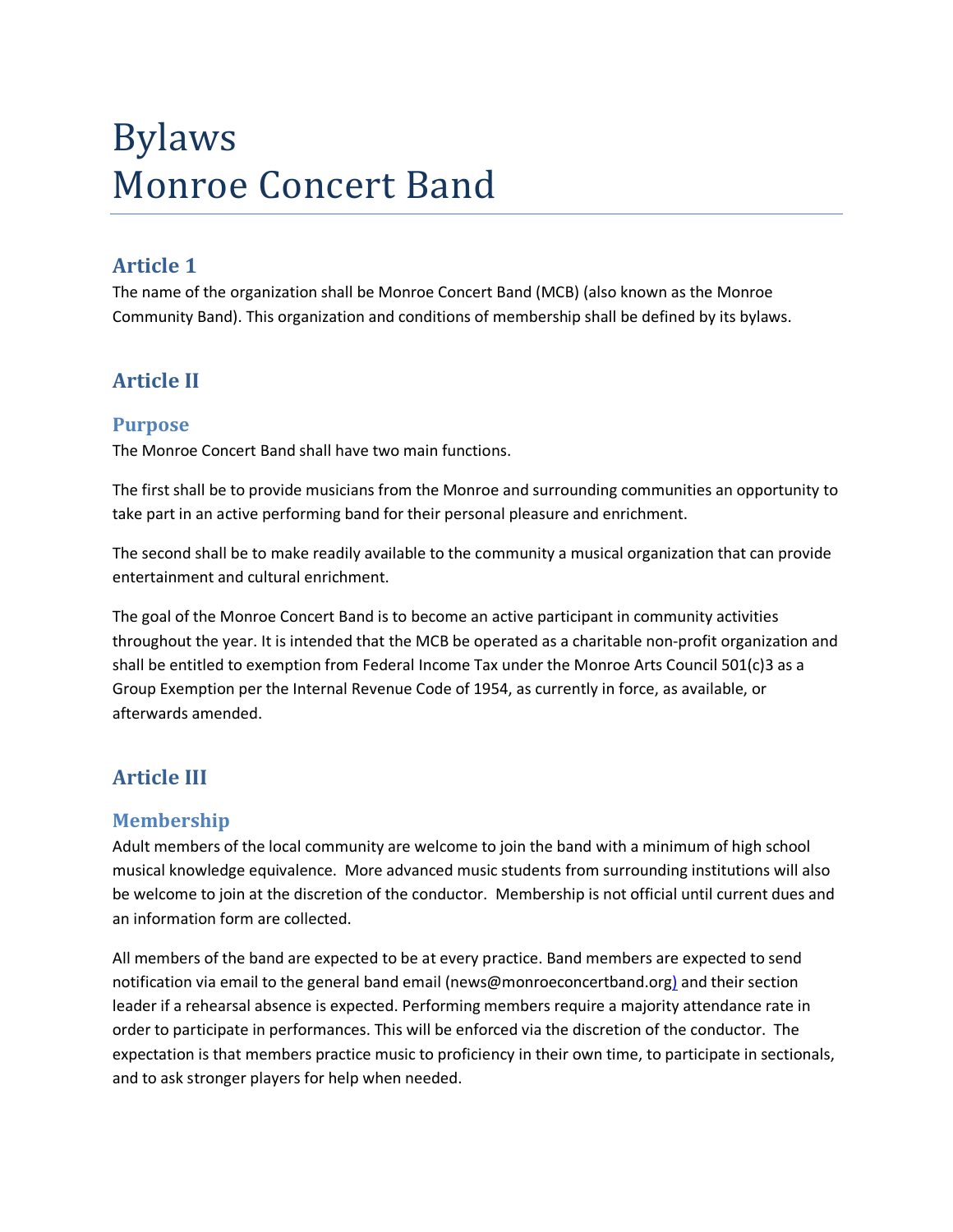Members will adhere to concert attire which is determined by the Board/conductor by the entire membership.

# **Article IV**

## **Codes of Conduct**

All members must behave in a way that represents the Monroe Concert Band in a positive light.

No alcohol/drug use will be permitted during practices or performances in accordance with location building use rules; that includes schools, government owned facilities, or privately owned locations where concerts may occur.

Behaviors that may be deemed inappropriate and reflect poorly on the organization are; drinking or appearing drunk in public, erratic behaviors, as well as aggressive behavior towards others.

Membership shall have respect for the conductor and fellow members. An external conversation about other members that may be perceived as negative is a violation of the Code of Conduct. This includes, but does not exempt any form such as social media, phone, person to person, and email. External conversations should be kept to a minimum during rehearsal window and conducted before or after the rehearsal period. It is expected that MCB members will conduct themselves in a positive manner and with respect for other members.

# **Article V**

## **Governing Bodies**

The business and affairs of the Monroe Concert Band shall be managed by a Board of Directors consisting of Officers, and elected Board Members.

The voting members shall consist of the entire board membership.

The term of office for members of the MCB Board shall be two years. The board term will begin on October 1 and continue until September 31. Any outgoing President will serve an additional one year as a board member and all other outgoing board members will attend 1 or 2 overlapping meetings before leaving the board in order to make the transition smooth. Elections will be held annually with President and Secretary or Vice-President and Treasurer elected on alternating years along with half the board members. The only time the elections would be any different is if the Secretary/Treasurer position is combined. In those cases, the election year would be on the Secretary's scheduled election. The President shall not be eligible to serve more than two consecutive two (2) year terms. The Music Director shall be an ex-officio member of the Board of Directors, but will have no vote.

The MCB Board shall hold regular meetings at such intervals and upon such dates and at such times as it may be determined by the President. Notification of meetings shall be presented to the board by the President. Board members or designated representatives are required to attend a minimum of 80% of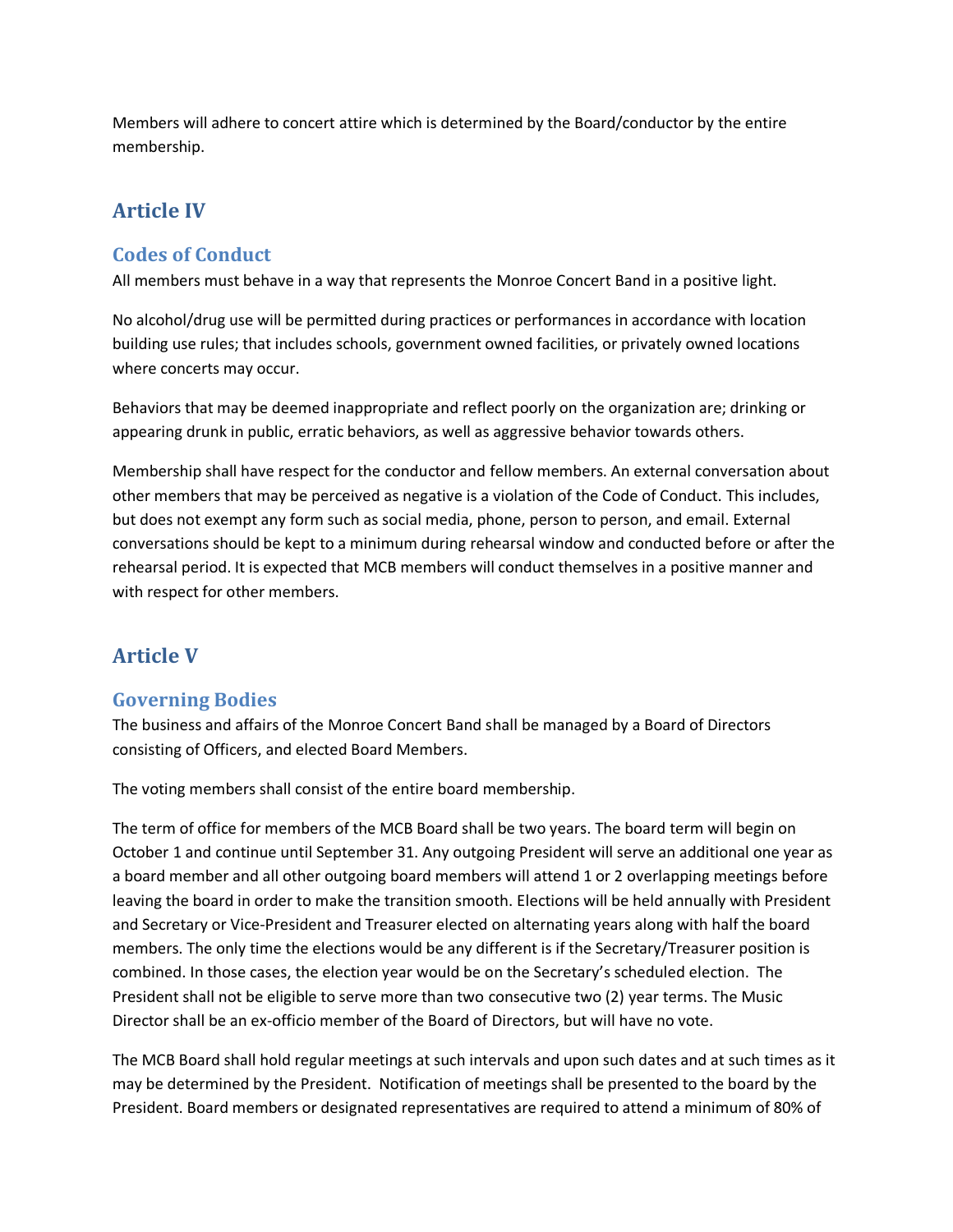meetings per fiscal year. Any Board member or Officer may resign in writing. Any Board member or Officer may be removed for cause by a majority vote of the remaining Board and given an opportunity to address the band. Furthermore, the Board may replace any Board Member or Officer for failure actively to participate in managing the band's activities, and committees. Any member of the Board may be removed from office for conduct detrimental to the interest of the Monroe Concert Band. A twothirds vote of the Board is required for such a removal at a regular or special meeting. The member shall be given ten days' notice of the meeting in the form of a written letter or an email with return receipt requested and will be entitled to appear at the meeting for the purpose of being heard.

Special Meetings may be called by the President at any time or by a majority of the Board Members.

The meeting of the last month of the fiscal year may be a joint meeting of the current and incoming Board members.

The majority of the members of the MCB Board constitute a quorum for the transaction of business. At any meeting at which a quorum is present the act of the majority of the members present shall be the act of the Board.

## **Article VI**

#### **Officers**

The officers of the Monroe Concert Band shall be President, Vice President, Treasurer and Secretary. The treasurer will not serve with any other family members on the MCB Board.

The Board will consist of a minimum of three officers with the number of board members to be determined by the needs of the MCB. The Board shall be elected by the general membership.

**The President** shall preside at all meetings and oversees all other aspects of running the Band including providing coordination among Officers and Executive Board members. In the absence of the President, the Vice President shall preside. When both the President and Vice President are absent, the Secretary shall call the meeting to order.

**The Vice President** shall take over in the absence of the President and provide support for the coordination of Officers and Executive Board members. The Vice President shall automatically become President should the position become vacant.

**Treasurer** shall receive all money of the organization. The Treasurer shall provide the maintenance of Band bank accounts, write checks and prepare and submit all necessary tax forms (if required). The Treasurer shall present a report at each Board meeting. A portion of all funds received shall be given to the Monroe Arts Council according to the agreement that was negotiated per the rules of a Group Exemption, as are an annual report of earnings.

**Secretary** shall keep a record of all meetings. A copy shall be given to the Board within a timely matter after each board meeting. The Secretary shall distribute written copies to be made available to the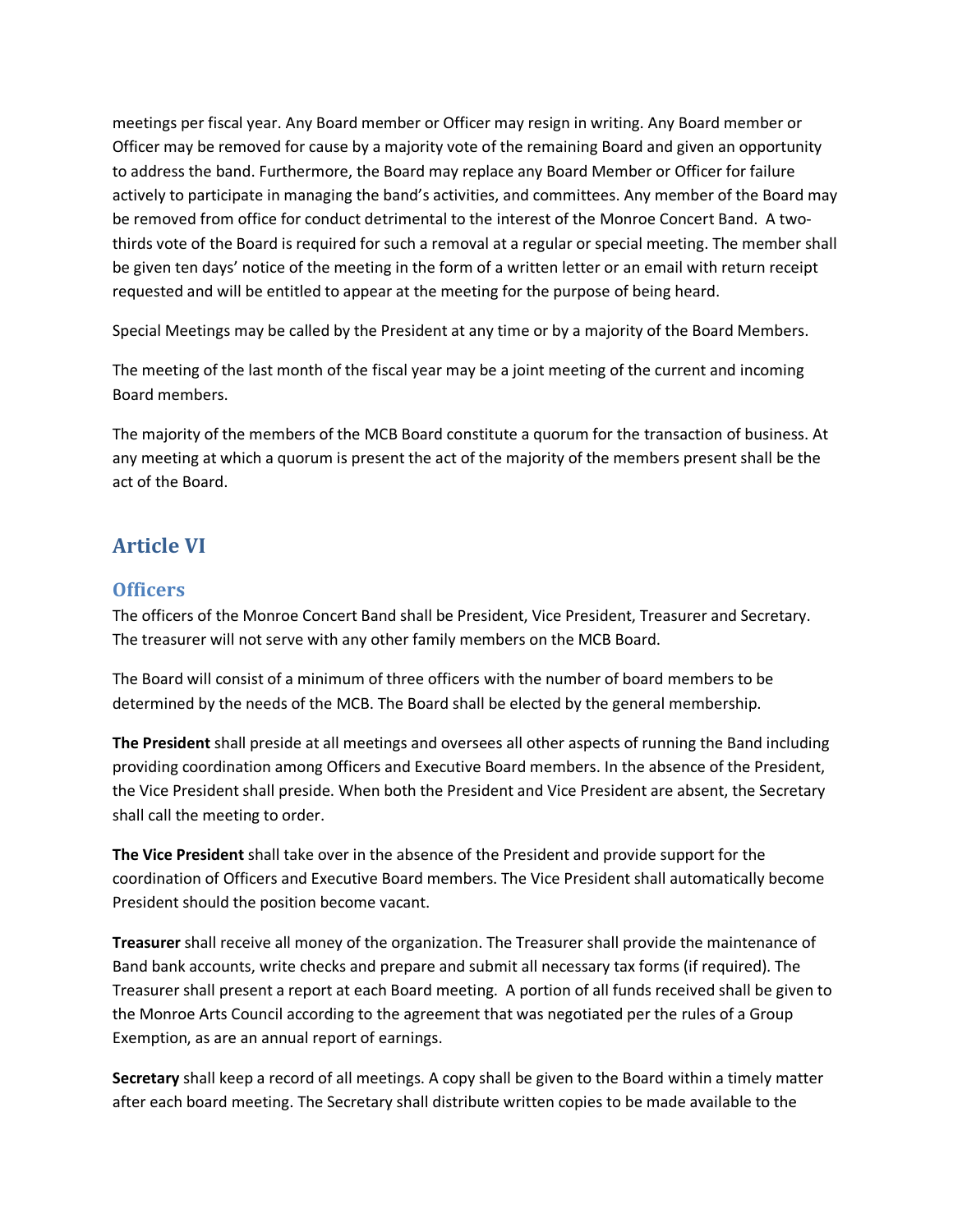Board within one week of the previous meeting, and upon request to the general within one week of the request.

#### **Music Director and Conductor(s)**

The Music Director shall be appointed by the Board of Directors. The Music Director, in consultation with the Board of Directors, other appointed conductors, and the band members, shall be responsible for all concerts and rehearsals.

The Conductor(s) shall be appointed by the Board of Directors. A Conductor may also serve as Music Director. To the extent the Board of Directors appoints more than one Conductor, the Conductors shall collaborate on the themes for each concert. In general, each Conductor shall have an equal amount of time conducting the band during concerts and rehearsals unless otherwise agreed to between the Conductors and the Board of Directors. Each Conductor shall be responsible for proposing the music selection of their portion of the concert consistent with the theme and the purpose of the band as described in Article II. Each conductor shall also be responsible for the assignment of solos and special parts. The Music Director shall have the final decision on all musical matters.

The Music Director, in consultation with the Board of Directors, may select a guest conductor (if for instance a board-appointed conductor is unavailable) or guest soloist for a concert.

The Conductor(s) shall be paid a stipend per concert that will be determined each year by the Board. A guest-conductor or guest-soloist shall receive an honorarium that is determined by the Board.

A Music Director or Conductor may be removed from office by a two-third majority vote of the entire Board of Directors at a regular or special meeting.

#### **Section Leaders**

One member shall be appointed leader from within each section of the band. They may be selected either by consensus of the section, or if no consensus, by the Music Director. The Section Leader shall be responsible for tuning and dispersing music to his or her section, assigning solo parts (subject to Conductor approval), settling disputes, coordinating sectional rehearsals, and making sure that all parts are covered for concerts. Section Leaders serve an indefinite term at the discretion of the Music Director, but may at any time relinquish their position.

## **Article VII**

#### **Committees**

The MCB Board shall participate with committees as needed. Board members shall designate other subcommittees including the solicitation of membership of said committees.

All Committee Chairs shall be responsible to the MCB Board.

All Committee Chairs shall appoint their committee members with the approval of the Board.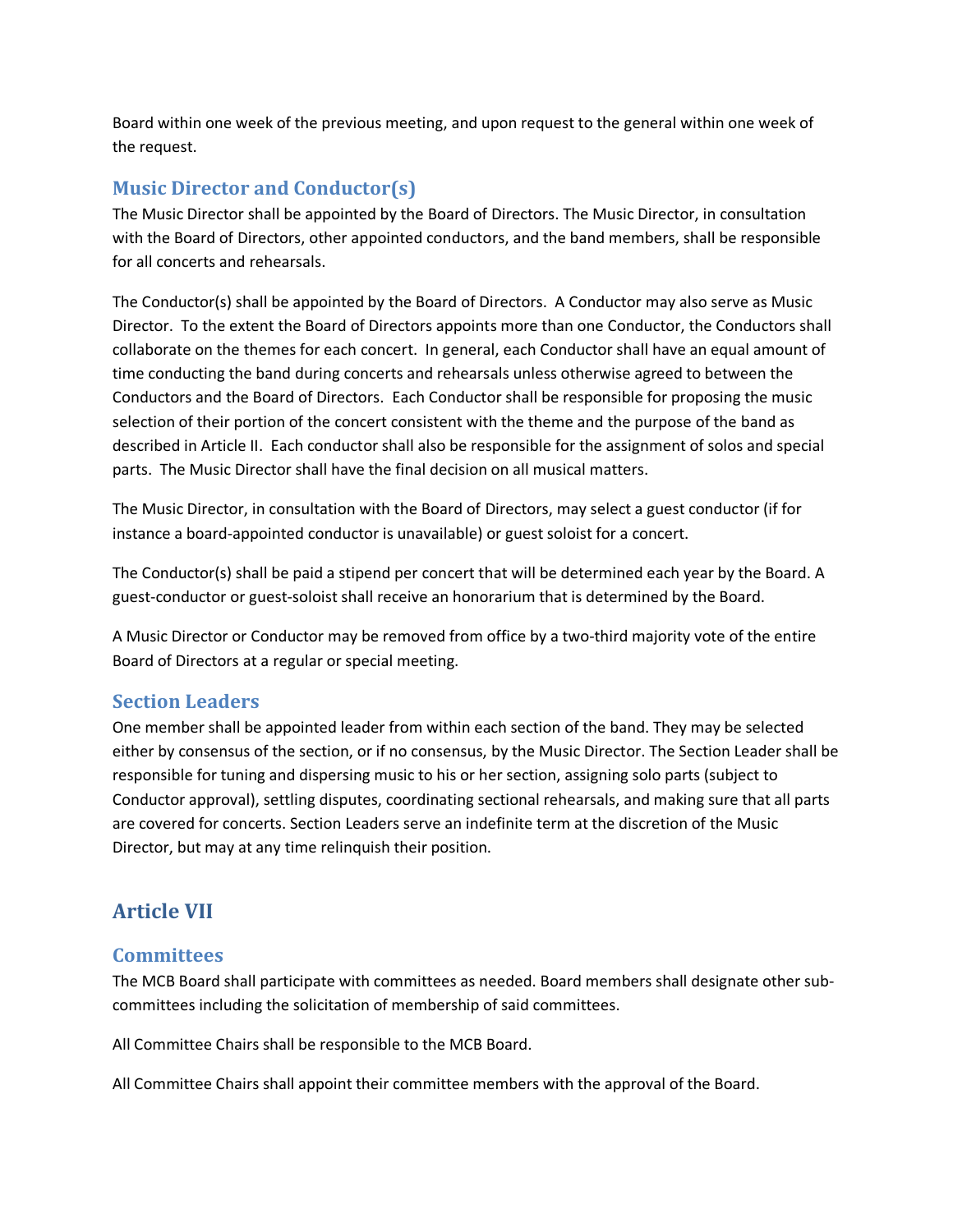# **Article VIII**

## **Financial**

The fiscal year shall be from August 1 to July 31.

The Financial Policy document shall be used for the details of handling band finances.

## **Article IX**

## **Contracts**

The Monroe Concert Band Board, with approval of the board and the signature of an Officer, may authorize any Officer or agent into a contract. Under the same ruling, the said Officer or agent may execute and deliver any instrument in the name of or on behalf of the Monroe Concert Band. Such authority may be general or confined into a specific instance. Unless so authorized by the Board, no Officer, agent, or member shall have power or authority to bind the MCB by any contract or engagement, or to pledge its credit or to render it liable financially for any purpose or to any amount.

## **Article X**

#### **Affirmative Action**

It is hereby affirmed that it is the policy of the Monroe Concert Band to:

- A) Recruit, hire, elect, appoint, and select all personnel for its various activities without regard to race, creed, religion, color, national origin, sex, or age and to base all such decision upon the individual's qualifications and ability to perform the work or role assigned consistent with the job or role requirements; and
- B) To administer such actions as the sale of tickets, any rentals or purchases, awards for commissioned works, contributions and social recreational functions without regard to race, creed, religion, color, national origin, sex, or age.

The Monroe Concert Band is committed to the Affirmative Action Program and will ensure full compliance with the applicable Federal and State laws. The fulfillment of such commitment is the responsibility of the Band Executive Board.

# **Article XI**

## **Dissolution of the Band**

In case of termination of the Band, all of its assets as then constituted will be held by the Treasurer or other designated Board of Director member or a well-established community based service organization will and capable of acting as a trustee. The assets shall be distributed in whole only to a community based band organization operating in the same approximate geographic area and entitled to exemption